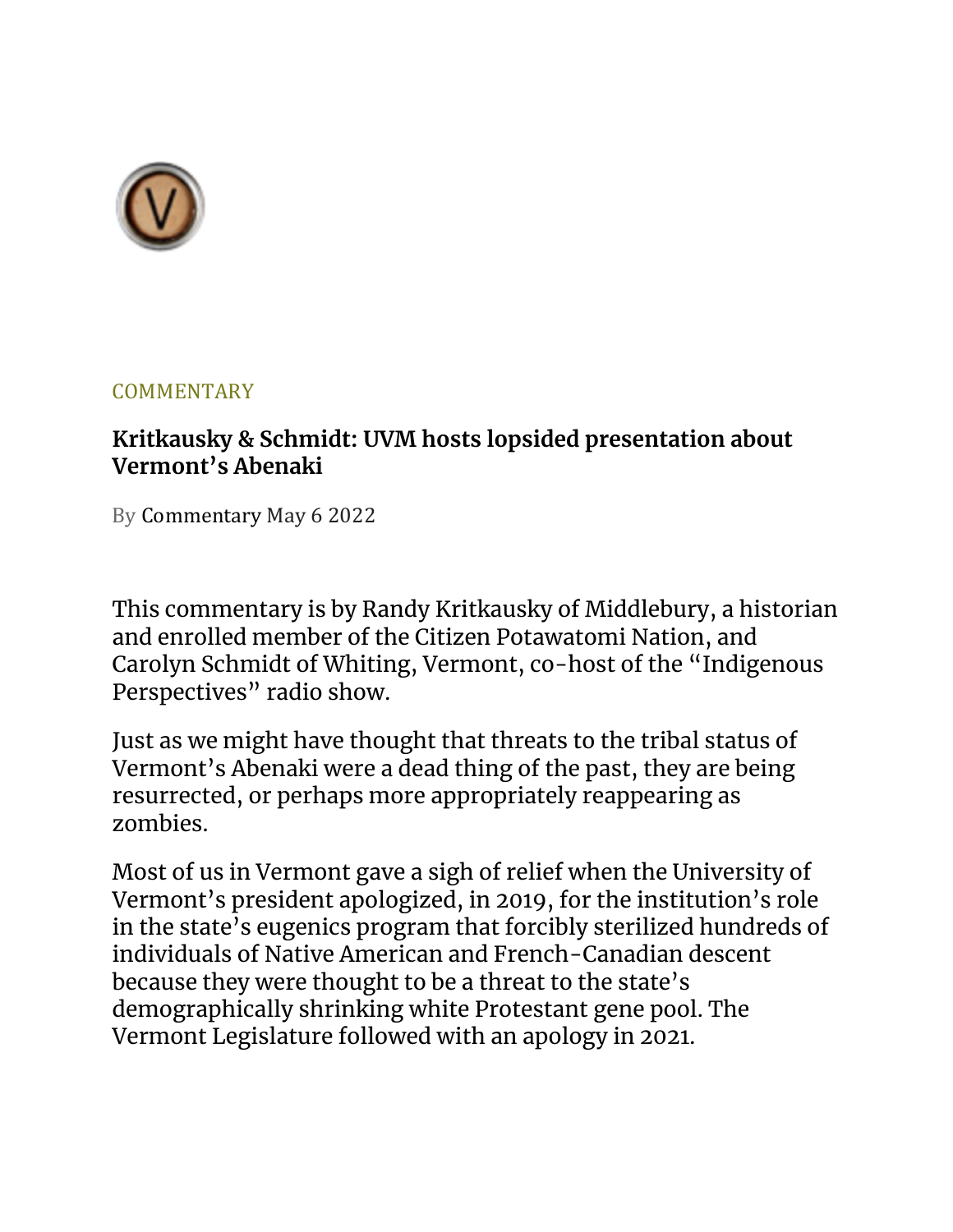5/11/22, 2:11 PM Kritkausky & Schmidt: UVM hosts lopsided presentation about Vermont's Abenaki - VTDigger

#### **Subscribe**

#### **Support VTDigger**

These actions followed Vermont's o2cial recognition of Abenaki tribes in 2012. State recognition was hardfought and prized as federal tribal recognition eluded the Abenaki, in large part because they did not have what the U.S. government considered proof of continual occupancy on their claimed territory.

Proof of such occupancy had been erased because family documents proving Indigenous ancestry were destroyed, for reasons of selfprotection, during the eugenics program, which ran until the 1950s.

We were therefore shocked to observe a recent University of Vermont history department public presentation titled "Beyond Borders: Unheard Abenaki Voices from the Odanak First Nation." The harmless-sounding title belied an astoundingly vitriolic marathon of accusations by Quebec-based Odanak Abenaki, who argue that all Vermont state-recognized Abenaki tribes obtained their status with fraudulent misrepresentation and that they, Canadian Abenaki, are the rightful and only descendants of the state's original aboriginal people. One official of the Odanak even asserted that Burlington should be considered the Canadian tribe's rightful land.

A brief commentary cannot begin to address the countless outrageous claims leveled against Vermont's Indigenous people. In fact, such arguments would be of little use when those hurling insults have demonstrably given up any e2ffort to be historically accurate.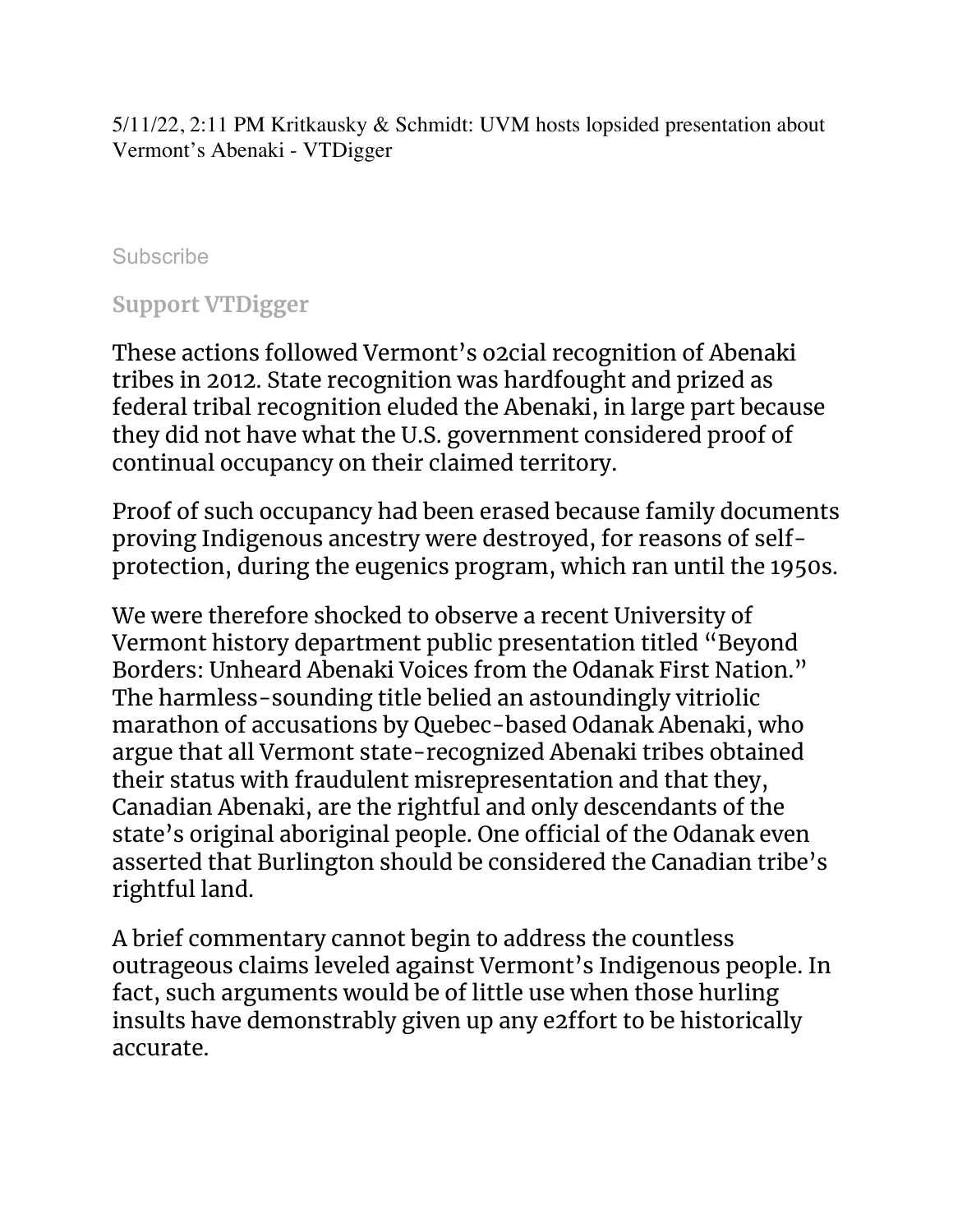Most troubling was the litany of personal attacks against prominent Vermont Abenaki leaders, who were named repeatedly. They were accused of appropriating and even stealing and commercializing Abenaki culture, to which the Odanak claim exclusive ownership.

Such assertions would be laughable were they not given an aura of legitimacy because they were delivered as part of an off3ical university symposium.

Indeed, it is UVM's sponsorship that is perplexing. Family and intratribal jealousies and grievances are sadly all too common among Indigenous North Americans. But they are rarely platformed and amplifi3ed to a degree that was in evidence during the April 29 program.

A foreshadowing of what was to come was delivered by a college administrator, whose introductory comments noted that it is a university's obligation to air ideas that are sometimes disturbing. Another UVM faculty member delivered a pro forma disclaimer about the content of the program not being the official policy of the university.

We certainly value free speech and value the contribution that institutions of higher learning play in providing opportunities for provocative ideas to be aired. However, mere ideas can have horrifi3c consequences, as acknowledged by UVM's own 2019 apology for its role in providing the pseudo-scientifi3c underpinnings that its professor, Henry Perkins, provided for a eugenics movement that injured Vermonters and attracted the attention of Nazis who studied and expanded upon Perkins' work.

If a university is going to platform highly volatile ideas that it needs to twice distance itself from, it is under another academic obligation. It needs to provide an opportunity for an opposing, or least impartial, panel to question information provided as factual.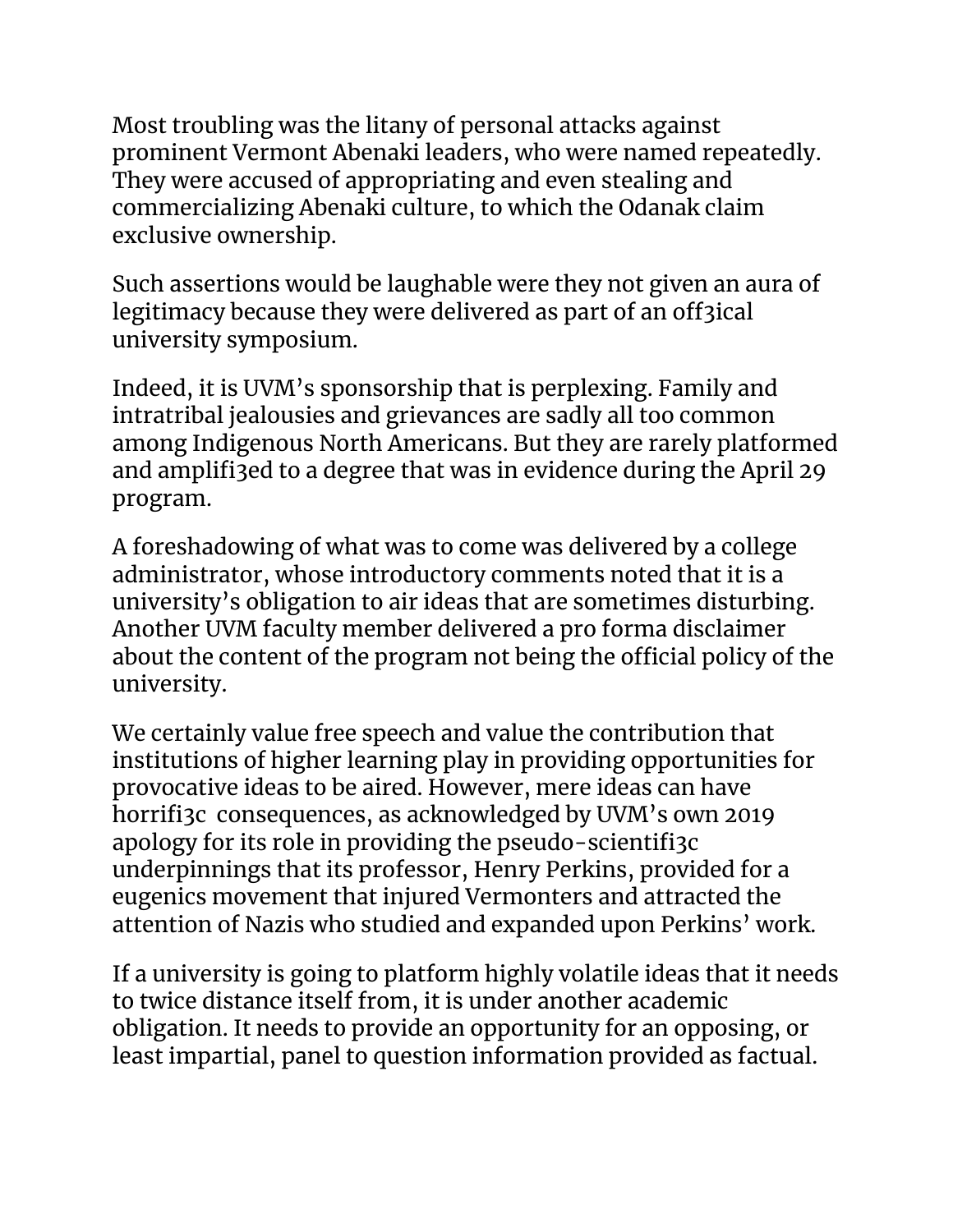No such opportunities were provided. No alternative panel members were given any voice.

We were told that 500 remote viewers witnessed this lopsided presentation. Many or most of them must have been given the impression that a very distorted view of history was beyond challenge.

We were left wondering how UVM could have so quickly forgotten its 2019 apology for a program that contributed to the process of attempted erasure of the Abenaki people and their culture in Vermont.

It is doubly ironic, given that one of the most famous quotations about learning from history hung invisibly over the auditorium, even as it was being ignored by the UVM history department. George Santayana said, "Those who cannot remember the past are condemned to repeat it." How far down the path will UVM go with its 21st-century contribution to Vermont Abenaki erasure before it needs to utter yet another apology?

Meanwhile, those of us who value the active presence of the Abenaki in Vermont (the Nulhegan, Elnu, Missisquoi and Koasek Abenaki) should take whatever actions we can to express our support for them.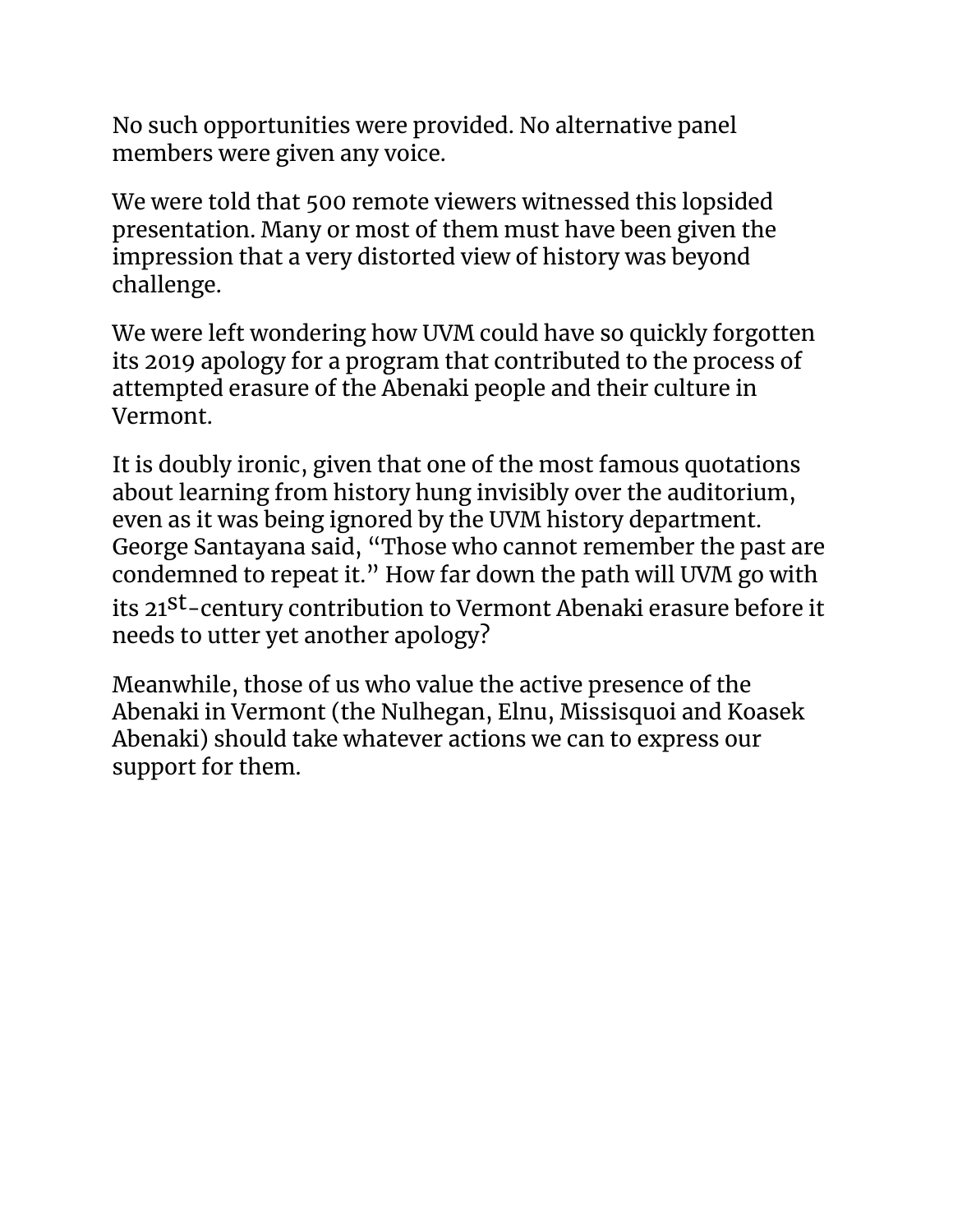https://vtdigger.org/2022/05/06/kritkausky-schmidt-uvm-hosts-lopsided-presentation-about-vermontsabenaki/?fbclid=IwAR2HxGHRaG745D6pK0W9IEaGvqWO... 3/10

wollA lecnaC

#### .setadpu dna swen tsetal eht rof snoitacifiton uoy wohs ot ekil d'eW

mret hcraes retne

5/11/22, 2:11 PM Kritkausky & Schmidt: UVM hosts lopsided presentation about Vermont's Abenaki - VTDigger

and reserve the right to reject opinions for matters of taste and

inaccuracy. We do not publish commentaries that are endorsements of



## **Support VTDigger**

political candidates. Commentaries are voices from the community and

do not represent VTDigger in any way. Please send your commentary to Tom Kearney, commentary@vtdigger.org.